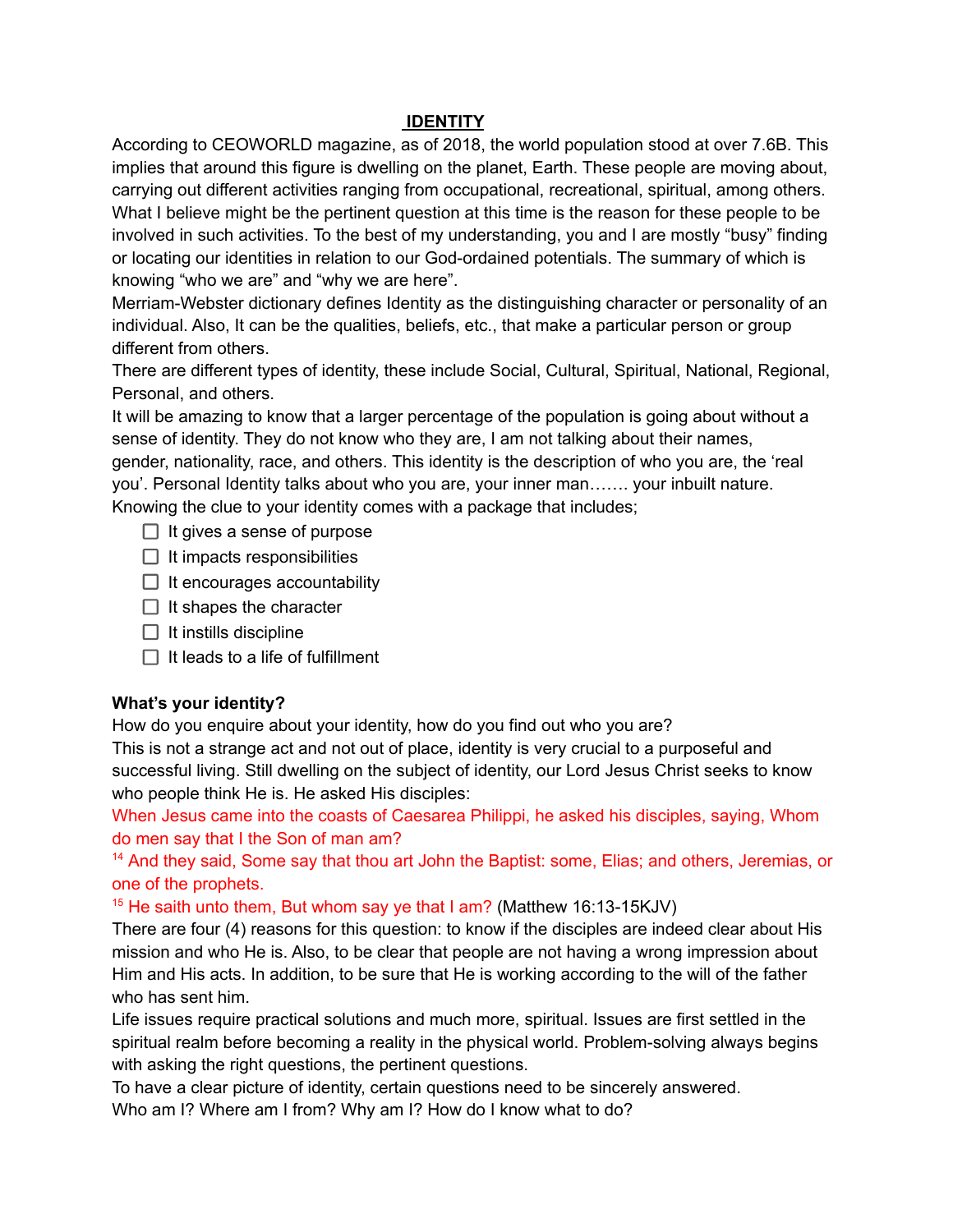These questions can be likened to a compass, showing direction, or acting as pointers to life's purpose. This is talking about that single thing for which you are created or existing.

It must be stated at this juncture that God created everything, in heaven and on earth, including you.

For in him all things were created: things in heaven and on earth, visible and invisible, whether thrones or powers or rulers or authorities; all things have been created through him and for him. (Colossians1:16NIV)

God is your manufacturer, your maker, and the greatest potter that molded you.

God created everything through him, and nothing was created except through him.(John1:3NLT) The fact is that all things are created already and nothing will be created again, what we will be having will be discoveries and possibly a recreation of what was earlier created.

Going to God for answers is the wisest decision that can ever be taken, all the details are with God. It is the most suitable place to seek solutions pertaining to life's issues.

My frame was not hidden from You when I was made in secret, when I was woven together in the depths of the earth. (Psalm 139:15NIV)

If you are not convinced that He knows you, how about the vivid description of Saul's location in Damascus that He gave to Ananias. He gave him complete details including the Street address, very straightforward description.

In Damascus there was a disciple named Ananias. The Lord called to him in a vision, "Ananias!" "Yes, Lord," he answered.

<sup>11</sup> The Lord told him, "Go to the house of Judas on Straight Street and ask for a man from Tarsus named Saul, for he is praying. (Acts 9:10-11NIV)

God knows you and knows everything about you. Everything is laid bare before Him, nothing about you is hidden from Him.

Nothing in all creation is hidden from God. Everything is naked and exposed before his eyes, and he is the one to whom we are accountable. (Hebrews 4:13NLT)

Providence demands that you turn to God if you want to know yourself, the real you. He is ever ready to reveal the mysteries about you, wants to show you your true color, your real worth, and value.

He reveals deep and secret things; He knows what is in the darkness, And light dwells with Him. (Daniel 2:22NKJV)

#### **How do inquire from God?**

It must be stressed at this point that you should never inquire from anybody about yourself including your loved ones. Pastors, Evangelists, Parents, Brothers, Sisters, Wives, Husbands, and others are clueless about your identity. They will give you their impressions or opinions about you that might not be right. Worse still, if you are not cautious and carry out proper analyses, you might mistake an opinion or impression as an identity.

Caution! These people can only guide and guard you on the right paths to discovery.

Only God knows everything about you, your identity is in His palm.

What are the ways by which you can inquire from God?

#### **(a) Prayer**

Purposeful and question-asking prayer is an avenue to ask God about your identity.